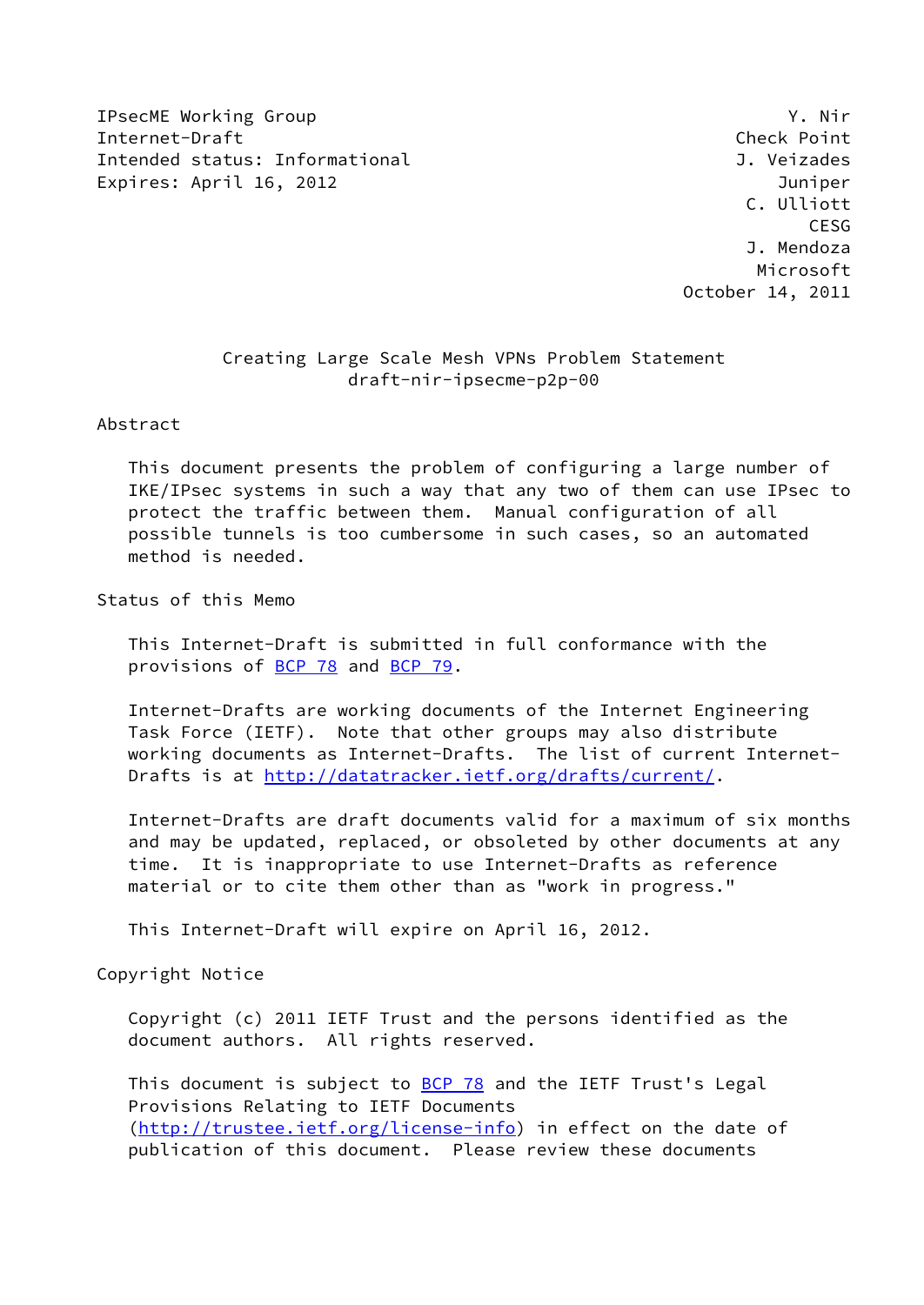Internet-Draft **IPsec P2P** October 2011

 carefully, as they describe your rights and restrictions with respect to this document. Code Components extracted from this document must include Simplified BSD License text as described in Section 4.e of the Trust Legal Provisions and are provided without warranty as described in the Simplified BSD License.

Table of Contents

| 1.1. Conventions Used in This Document $\frac{4}{3}$               |  |  |  |
|--------------------------------------------------------------------|--|--|--|
|                                                                    |  |  |  |
| The Service Provider Use Case $\cdots$ 5<br>2.1.                   |  |  |  |
| 2.2. Cross Domain Mesh Use Case 5                                  |  |  |  |
|                                                                    |  |  |  |
|                                                                    |  |  |  |
|                                                                    |  |  |  |
| 2.3. The Consultant Use Case 6                                     |  |  |  |
| 2.3.1. Scenario A: Mobile worker and multiple domains $\ldots$ . 6 |  |  |  |
| 2.3.2. Scenario B: Consultants sharing securely $6$                |  |  |  |
| Security Considerations 8<br>3.                                    |  |  |  |
| 4.                                                                 |  |  |  |
| 5.                                                                 |  |  |  |
| 6.                                                                 |  |  |  |
|                                                                    |  |  |  |
|                                                                    |  |  |  |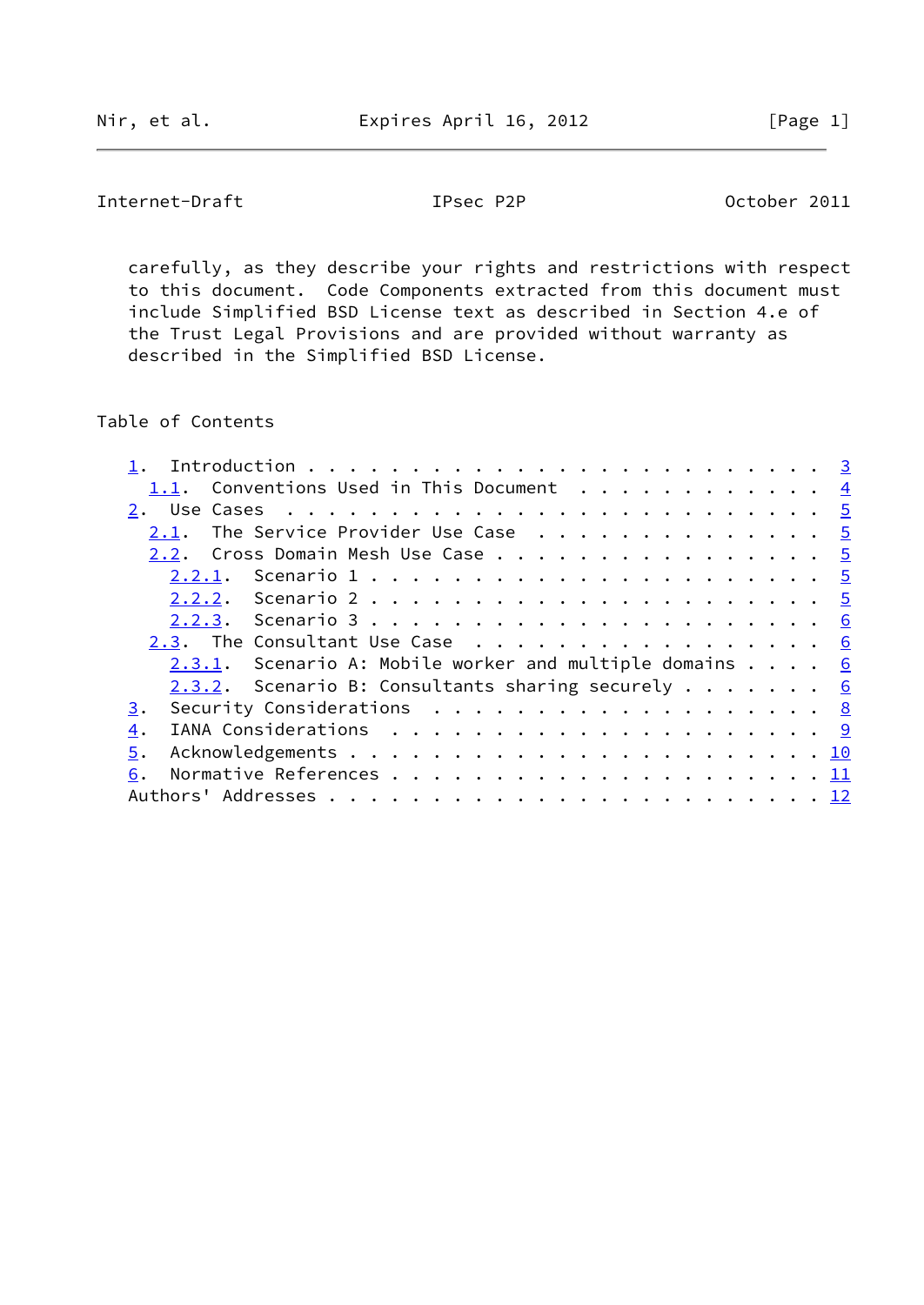Nir, et al. **Expires April 16, 2012** [Page 2]

<span id="page-2-1"></span>Internet-Draft **IPsec P2P** Detober 2011

### <span id="page-2-0"></span>[1](#page-2-0). Introduction

 IPsec ([\[RFC4301](https://datatracker.ietf.org/doc/pdf/rfc4301)]) is used in several different cases, including tunnel-mode site-to-site VPNs and Remote Access VPNs. Host to host communication employing transport mode also exists, but is far less commonly deployed. The subject of this document is large scale deployments. These may be a large collection of VPN gateways and hosts, all administered within the same administrative domain, or they may be a smaller collection of VPN gateways, with many remote access clients connecting to any of them, or they may be several collections of gateways, each collection administered by a different domain, or they may be combinations of all of the above.

 Section [4.4 of RFC 4301](https://datatracker.ietf.org/doc/pdf/rfc4301#section-4.4) describes the major IPsec databases needed for IPsec processing. It requires an extensive configuration for each tunnel, so manually configuring a "mesh" of several gateways becomes inconvenient.

 One way to handle this is what has been termed a "star topology", or a "trunk topology". In this case one gateway, or a few gateways are defined as "core gateways", while the rest, whether remote-access clients or gateways are defined as "satellites". The satellites never connect to other satellites. They only open tunnels with the core gateways.

 For a large number of gateways in one administrative domain, one gateway may be defined as the core, and the rest of the gateways and remote access clients connect only to that gateway. If the packet destination is behind another gateway, then the core gateway will re encrypt the traffic, and send it through the other tunnel. If we have two collections of gateways under two administrative domains, then each domain has its own "core", and the administrators only need to define an IPsec tunnel between the two cores. This tunnel is often referred to as a "trunk".

The problem with stars and trunks is that it creates a high load on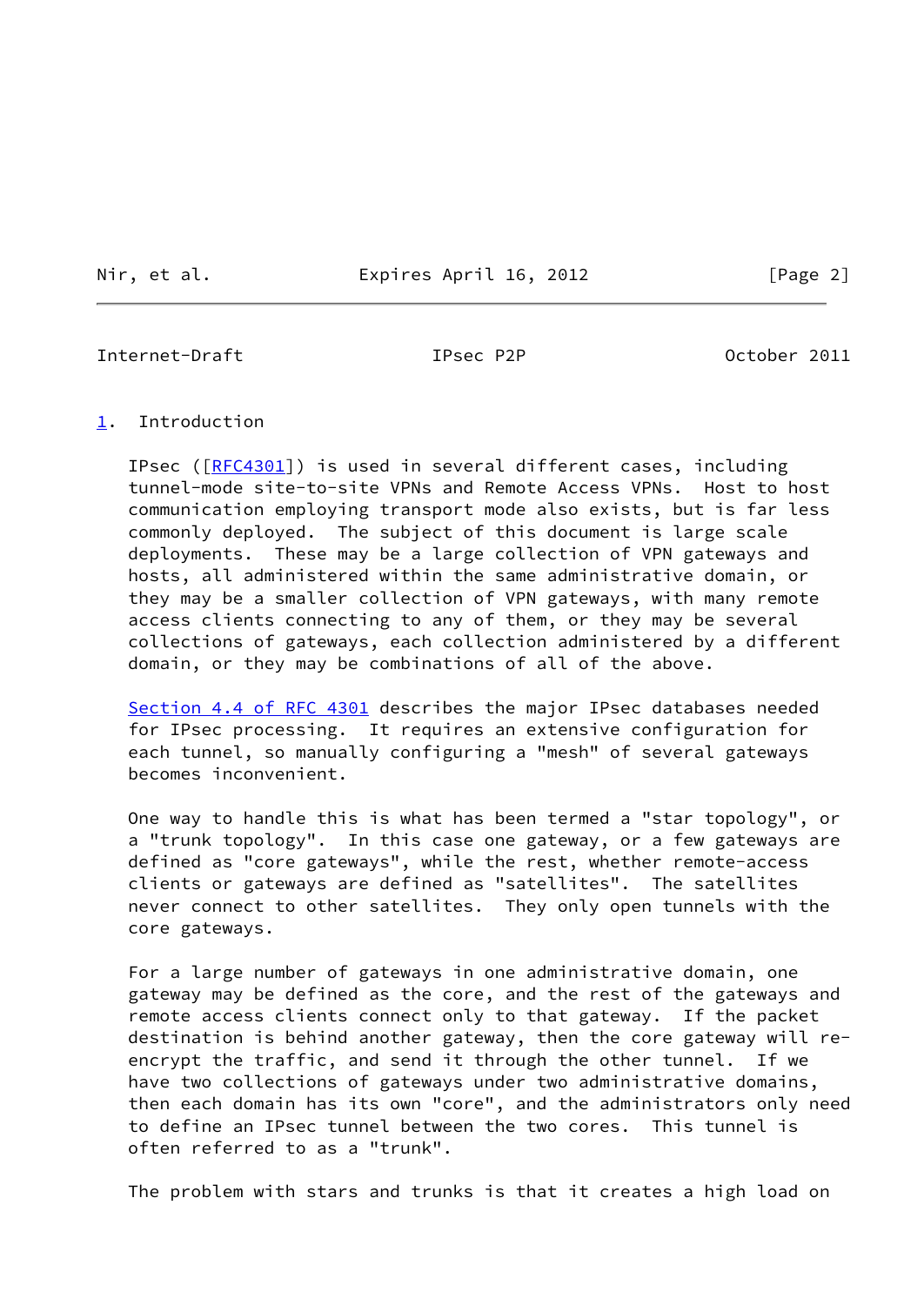the core gateways as well as on the trunk connection. This load is both in processing power and in network bandwidth. A single packet in the trunk scenario can be encrypted and decrypted three times. It would be much preferable if these gateways and clients could initiate tunnels between them, bypassing the core gateways. Additionally, the path bandwidth to these core gateways may be lower than that of the path between the satellites. For example, two remote access users may be in the same building with high-speed wifi (for example, at an IETF meeting). Channeling their conversation through the core gateways of their respective employers seems extremely wasteful, as well as having lower bandwidth.

| Nir, et al. | Expires April 16, 2012 | [Page 3] |
|-------------|------------------------|----------|
|             |                        |          |

<span id="page-3-1"></span>Internet-Draft IPsec P2P October 2011

 The challenge is how to build large scale, fully meshed IPsec protected networks that can dynamically change with minimum administrative overhead.

 The difficulty is that all the configuration mentioned in [RFC 4301](https://datatracker.ietf.org/doc/pdf/rfc4301) is not superfluous. IKE implementations need to know the identity and credentials of all possible peer systems, as well as the addresses of hosts and/or networks behind them. A simplified mechanism for establishing ad-hoc tunnels is needed. [Section 2](#page-4-0) contains several use cases that led to the publishing of this document.

<span id="page-3-0"></span>[1.1](#page-3-0). Conventions Used in This Document

 The key words "MUST", "MUST NOT", "REQUIRED", "SHALL", "SHALL NOT", "SHOULD", "SHOULD NOT", "RECOMMENDED", "MAY", and "OPTIONAL" in this document are to be interpreted as described in [\[RFC2119](https://datatracker.ietf.org/doc/pdf/rfc2119)].

 "Administrative Domain" is used in this document for the entity, whether human, team, or computer, that configures VPN gateways and clients. Gateways are said to be under the same administrative domain if they are configured by a single entity and implement the same policy. Some products have the ability to configure multiple VPN gateways or clients, which would solve the problem presented in this document for gateways under the same administrative domain, but they do not solve the problem for multiple administrative domains.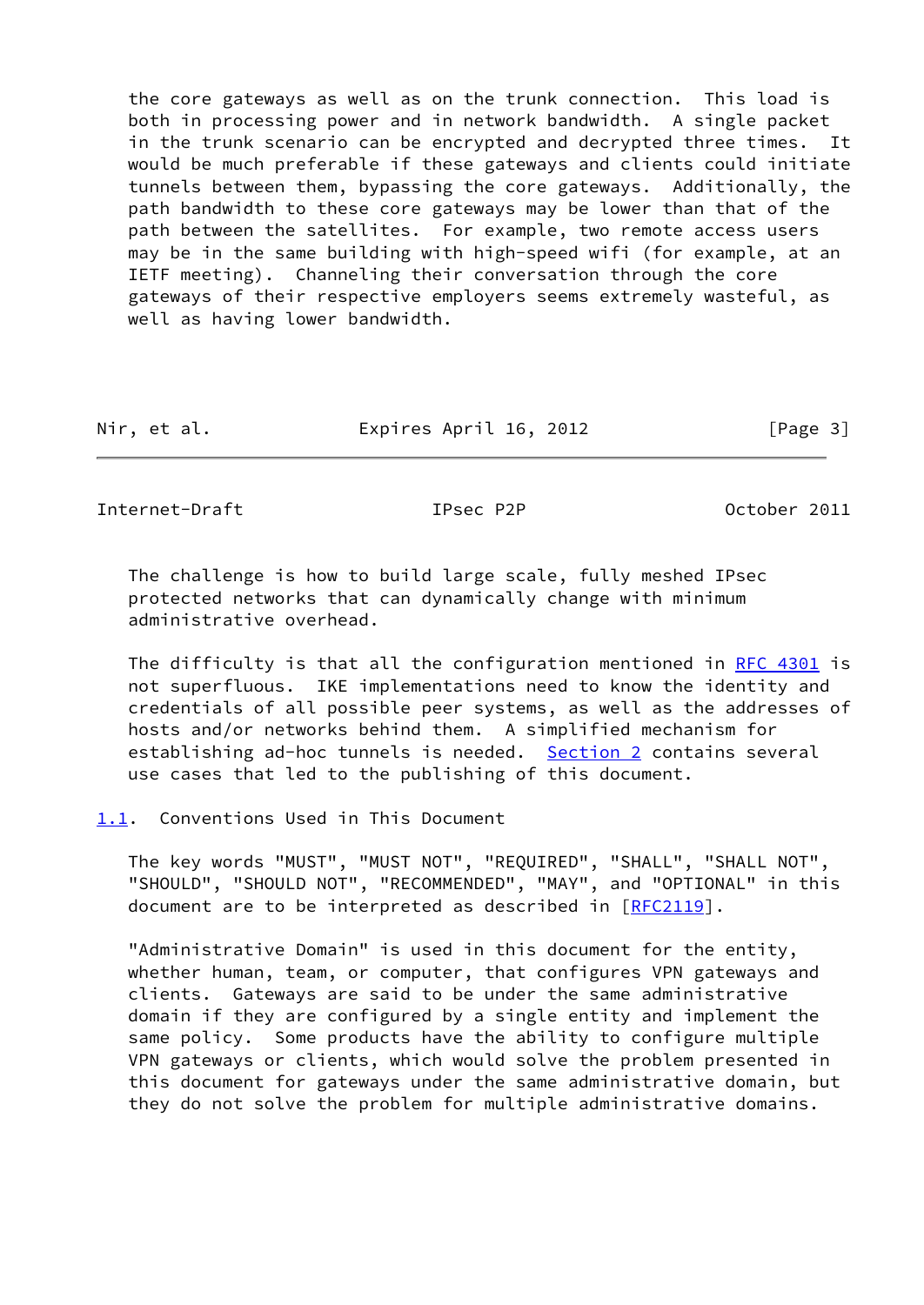Nir, et al. **Expires April 16, 2012** [Page 4]

<span id="page-4-1"></span>Internet-Draft IPsec P2P October 2011

<span id="page-4-0"></span>[2](#page-4-0). Use Cases

 This section presents the use cases that have motivated this document in no particular order.

<span id="page-4-2"></span>[2.1](#page-4-2). The Service Provider Use Case

 A service provider wishes to control communication between network elements with authentication and encryption as provided by standard protocols like IPsec. This is possible today but the amount of configuration information on each system is currently order n squared so from an operational standpoint this can be challenging as the size of the enterprise network grows. In short service providers wish to minimize the configuration data that is required by any one system to initiate a secure communication link to any other arbitrary system that is part of the service provider enterprise.

 These same service providers wish to extend these secure communication links to partners that have similar systems. Again they wish to minimize the amount of configuration needed to initiate these secure connections to arbitrary systems at an arbitrary partner. Additionally they required a directory of connection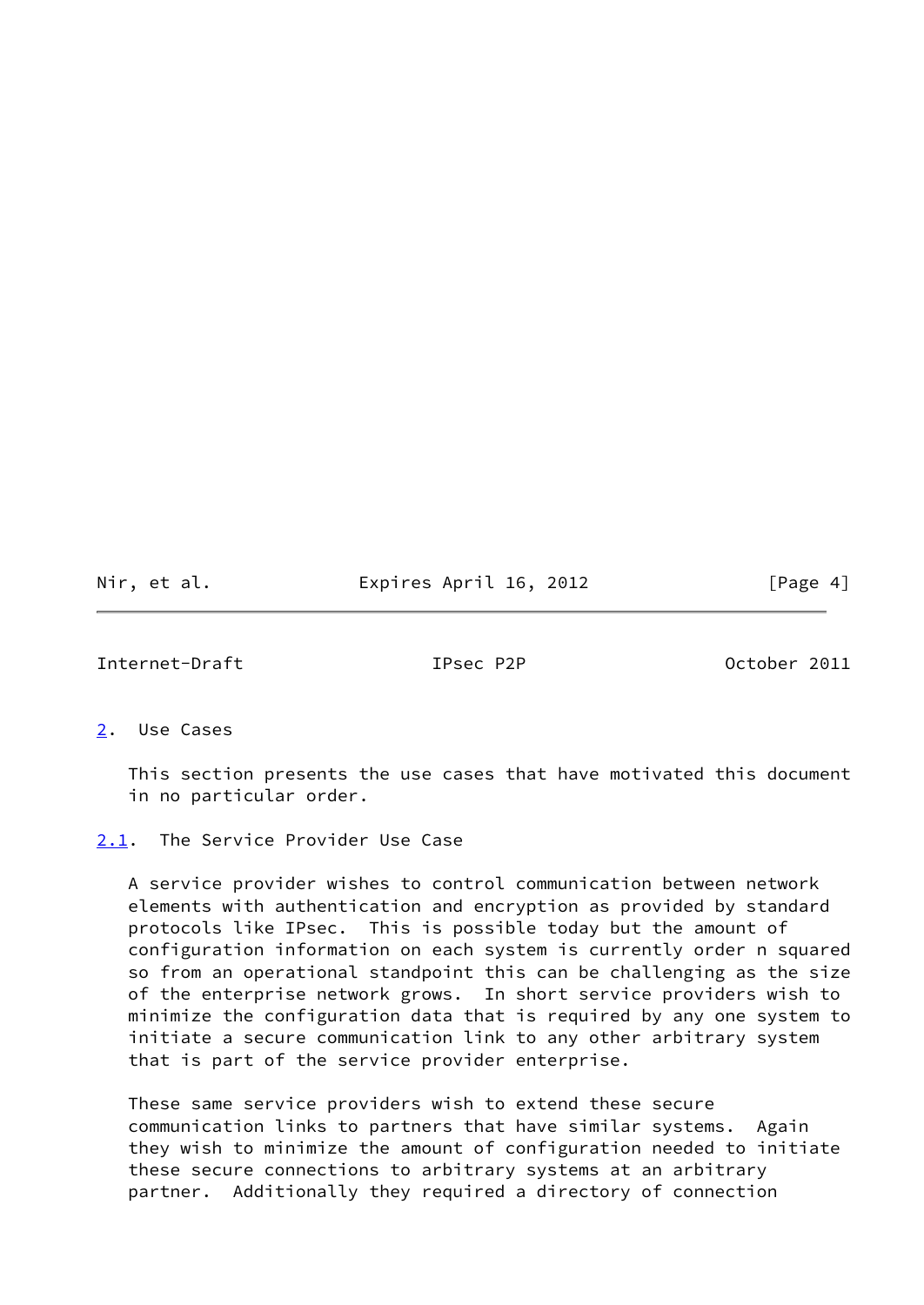information that can be updated independently to manage the identity of the connection endpoints at each one of their partners.

#### <span id="page-5-0"></span>[2.2](#page-5-0). Cross Domain Mesh Use Case

 This section describes requirements for dynamically creating a mesh of VPN endpoints although those endpoints belong to different administrative domains.

<span id="page-5-1"></span>[2.2.1](#page-5-1). Scenario 1

 Multiple users, connected to a corporate remote access solution are participating in high bandwidth peer to peer communications. It is required that to optimise bandwidth and latency (subject to policy), the solution is able to establish links between remote peers rather than through a central gateway.

## <span id="page-5-2"></span>[2.2.2](#page-5-2). Scenario 2

 Rather than remote hosts, the next scenario covers the connectivity between gateways. Behind each gateway there are a number of individual hosts who aren't aware of the protection being offered by the gateway. As each client send traffic to a host at a different site, the gateway is required to identify the location of the remote host and selects the most approprate gateway. Having made this decision, it dynamically establishes a secure tunnel and forwards the

| Nir, et al. | Expires April 16, 2012 | [Page 5] |
|-------------|------------------------|----------|
|-------------|------------------------|----------|

<span id="page-5-4"></span>Internet-Draft IPsec P2P October 2011

traffic.

## <span id="page-5-3"></span>[2.2.3](#page-5-3). Scenario 3

 The third scenario is a combination of the first two, where a remote user is no longer tied to using a specific remote access gateway. Should the remote host need to communicate with an entity protected by a gateway as described above, it would be possible for it to identify a suitable gateway and establish a dynamic SA / tunnel and communicate via the most effective route (subject to policy) It is essential that any solution that meets the above scenarios, that we specify a mechanism for identifying permitted hosts / gateways and deploying a policy to each gateway and participating host. The solution also needs to work in an environment where gateways / hosts are administered by different entitites or management domains.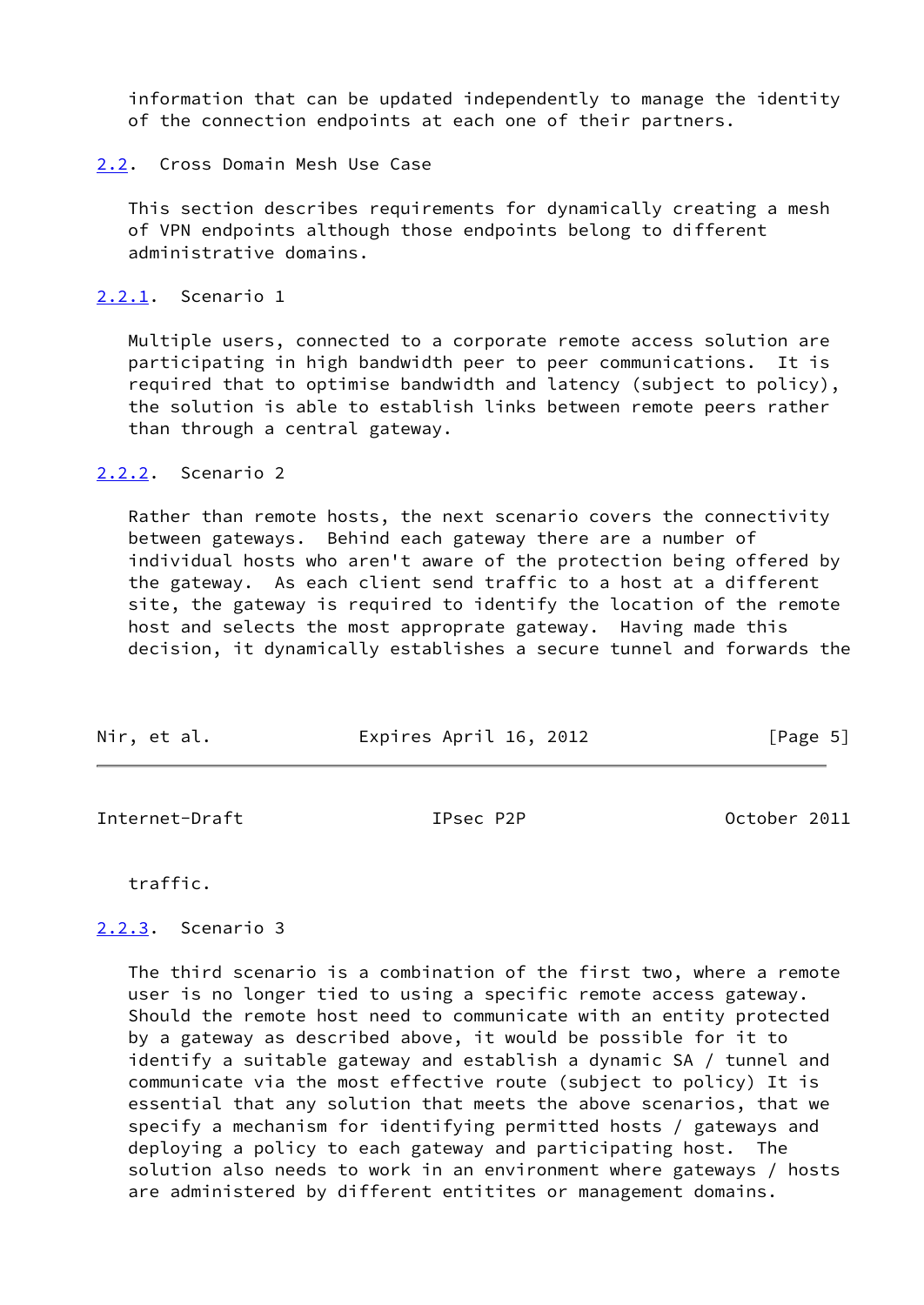#### <span id="page-6-0"></span>[2.3](#page-6-0). The Consultant Use Case

 This section describes use cases for a consultant who works for multiple organizations but is not an employee of any of them.

<span id="page-6-1"></span>[2.3.1](#page-6-1). Scenario A: Mobile worker and multiple domains

 A consultant is hired by corporations (A and B) each of them with their own isolated domains and resources protected with IPsec authentication. The consultant has signed NDA and the corporation granted some level of trust in the form of an authentication ID. This level of trust allows the contractor to access secured resources and networks protected by IPsec until such trust is revoked.

 In any given work week the consultant would be providing services on site or remotely to multiple corporations. This is possible today, yet unmanageable due to the amount of configuration required in order for the consultant to dynamically identify the parameters to use when:

- o He/She needs to get connected to secure resources when on premises (E2E client to server secured connection)
- o He/She needs to use a secure access point when working remotely (Client to Edge connection)

 One key aspect of this problem is that the consultant may be providing consulting services to Corp A and Corp B, for privacy reasons this information should be protected.

<span id="page-6-2"></span>[2.3.2](#page-6-2). Scenario B: Consultants sharing securely

 Consultant team A and team B have hired by corporation C and are working together in a project that requires collaboration, however

| Nir, et al. | Expires April 16, 2012 | [Page 6] |
|-------------|------------------------|----------|
|-------------|------------------------|----------|

Internet-Draft **IPsec P2P** October 2011

 because they are from different consulting firms half of the consultants are based in WA and half in CA. As in the scenario above they have been entrusted with authentication ID. They have a need to share folders with sensitive files in order to work efficiently towards a tight deadline.

 They have a need to securely handle this information hence they have a need to discover what type of security should be used when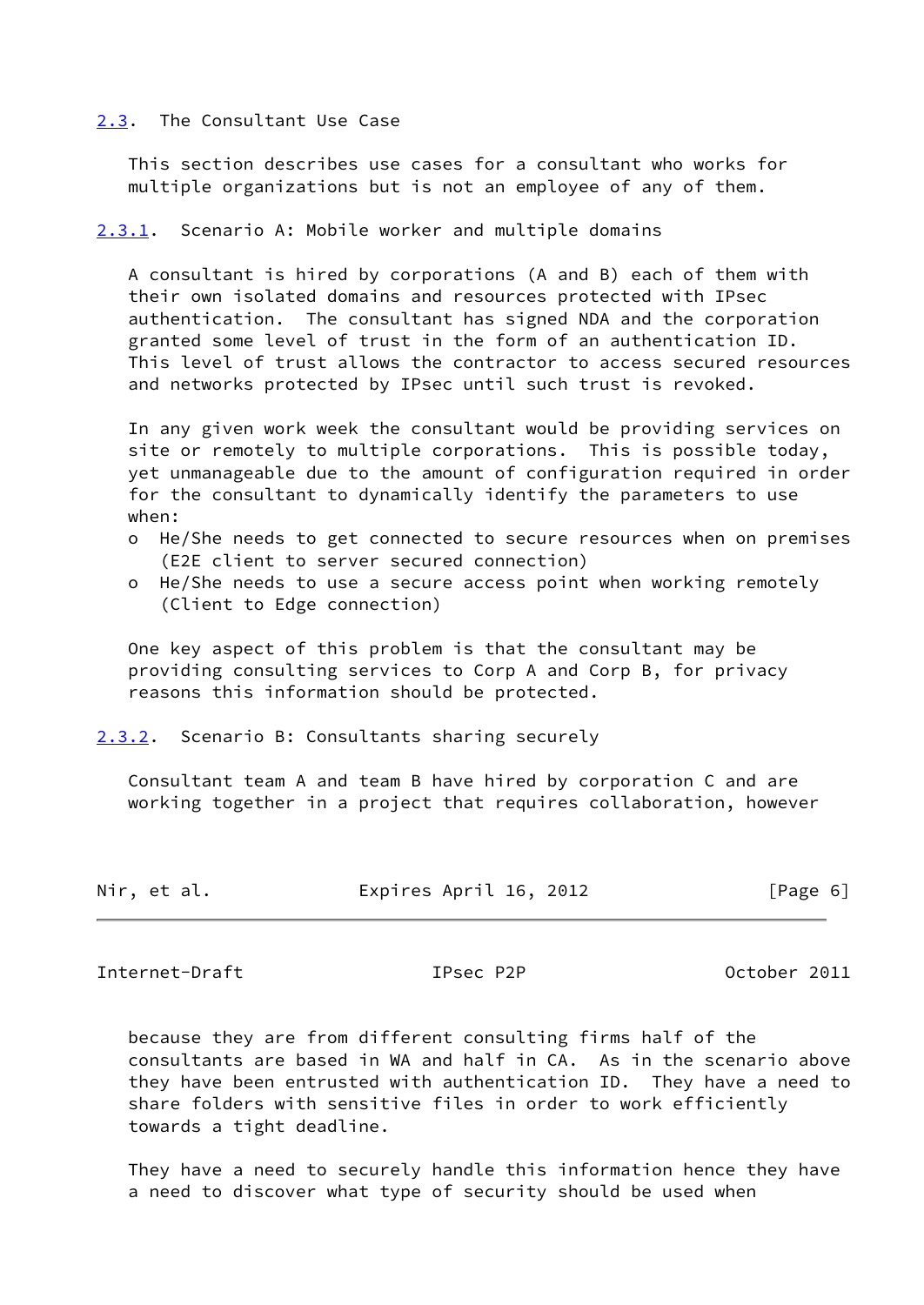attempting to share information among themselves.

Nir, et al. **Expires April 16, 2012** [Page 7]

<span id="page-7-1"></span>Internet-Draft **IPsec P2P** October 2011

<span id="page-7-0"></span>[3](#page-7-0). Security Considerations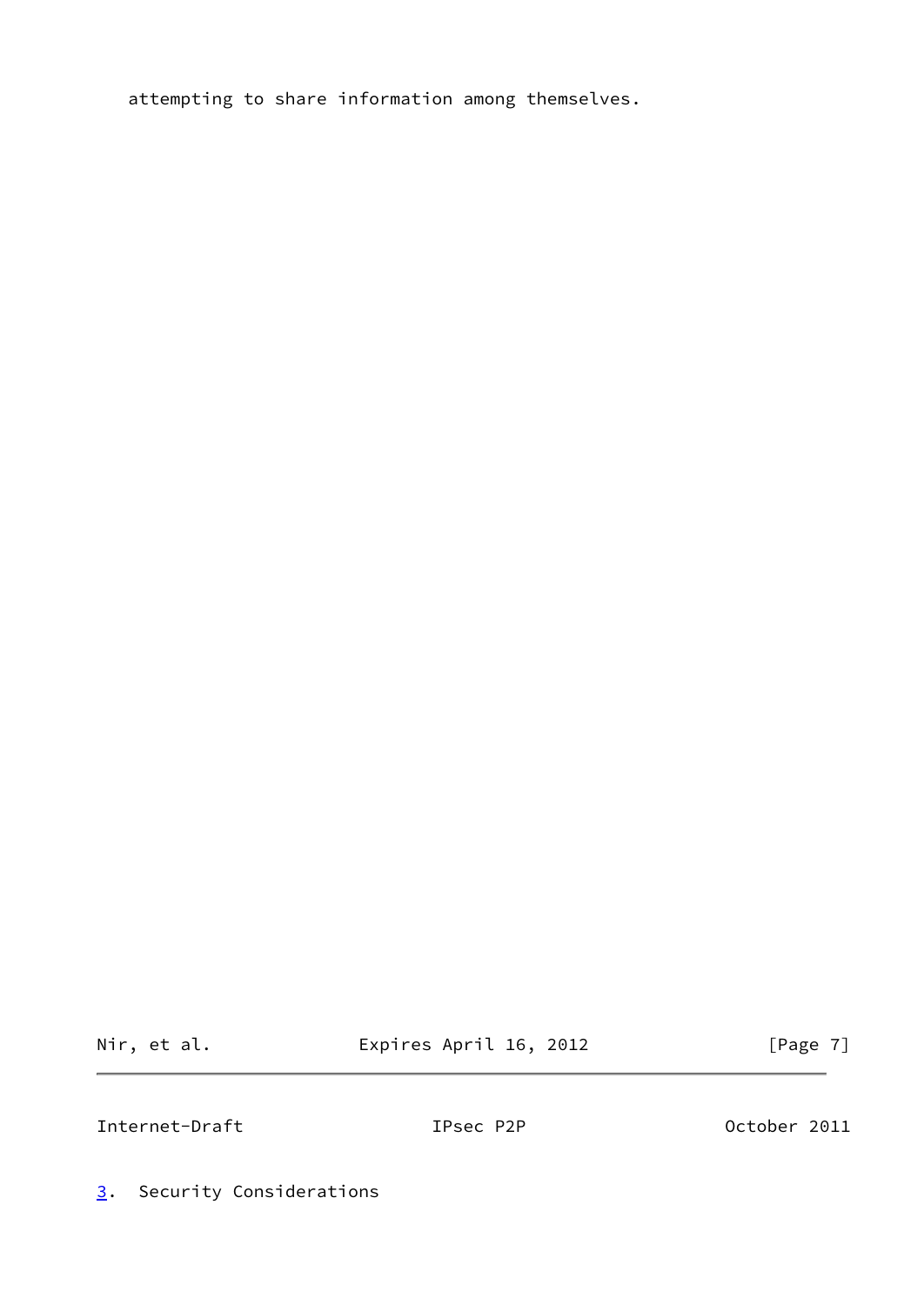The solution to the problems presented in this draft may involve dynamic updates to databases defined by  $RFC 4301$ , such as the Security Policy Database (SPD) or the Peer Authorization Database (PAD).

[RFC 4301](https://datatracker.ietf.org/doc/pdf/rfc4301) is silent about the way these databases are populated, and it is implied that these databases are static and pre-configured by a human. Allowing dynamic updates to these databases must be thought out carefully, because it allows the protocol to alter the security policy that the IPsec endpoints implement.

 One obvious attack to watch out for is stealing traffic to a particular site. The IP address for www.example.com is 192.0.43.10. If we add an entry to an IPsec endpoint's SPD that says that traffic to 192.0.43.10 is protected through peer Gw-Mallory, then this allows Gw-Mallory to either pretend to be www.example.com or to proxy and read all traffic to that site. Updates to this database requires a clear trust model.

More to be added.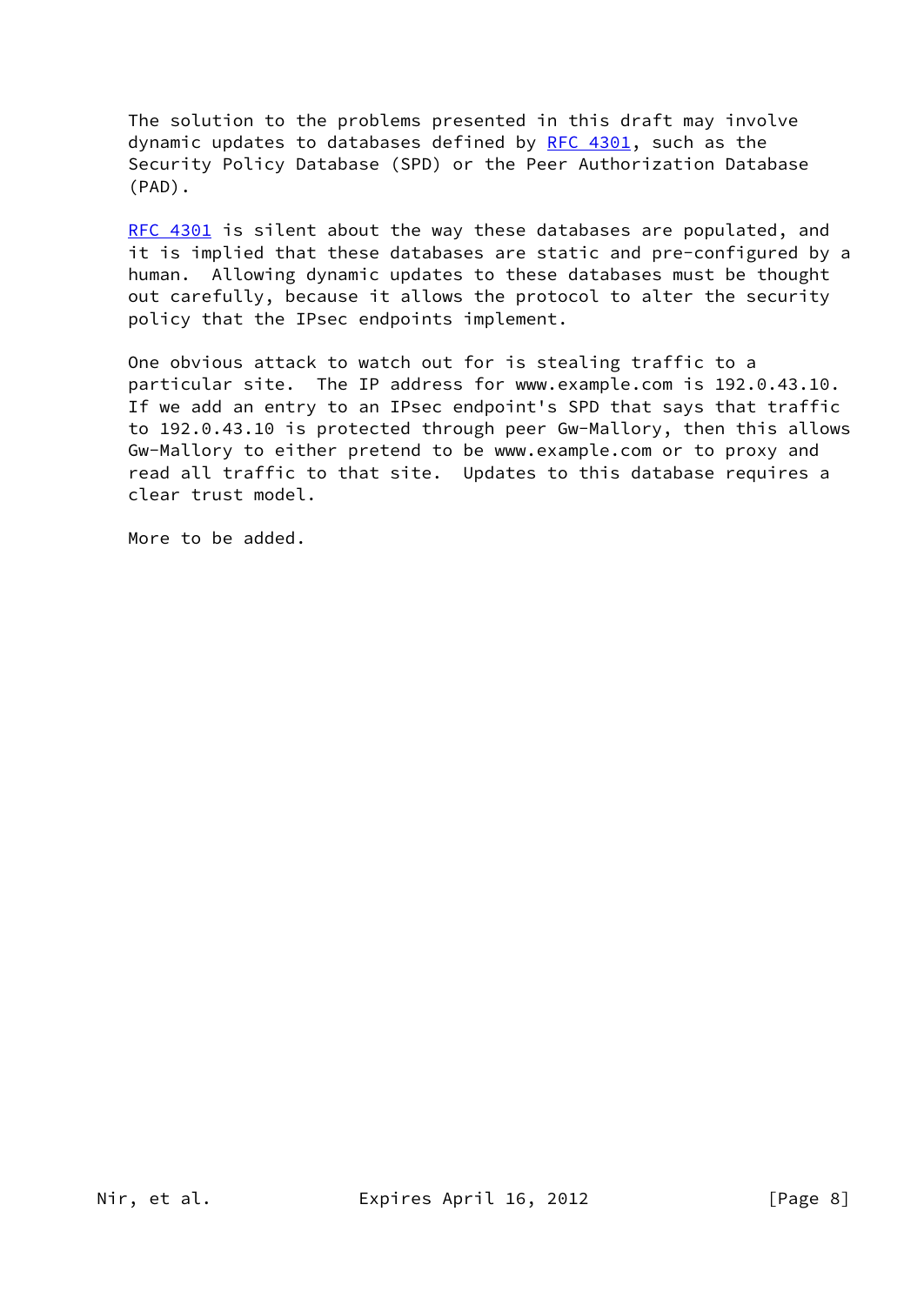<span id="page-9-1"></span>Internet-Draft **IPsec P2P** October 2011

<span id="page-9-0"></span>[4](#page-9-0). IANA Considerations

No actions are required from IANA for this informational document.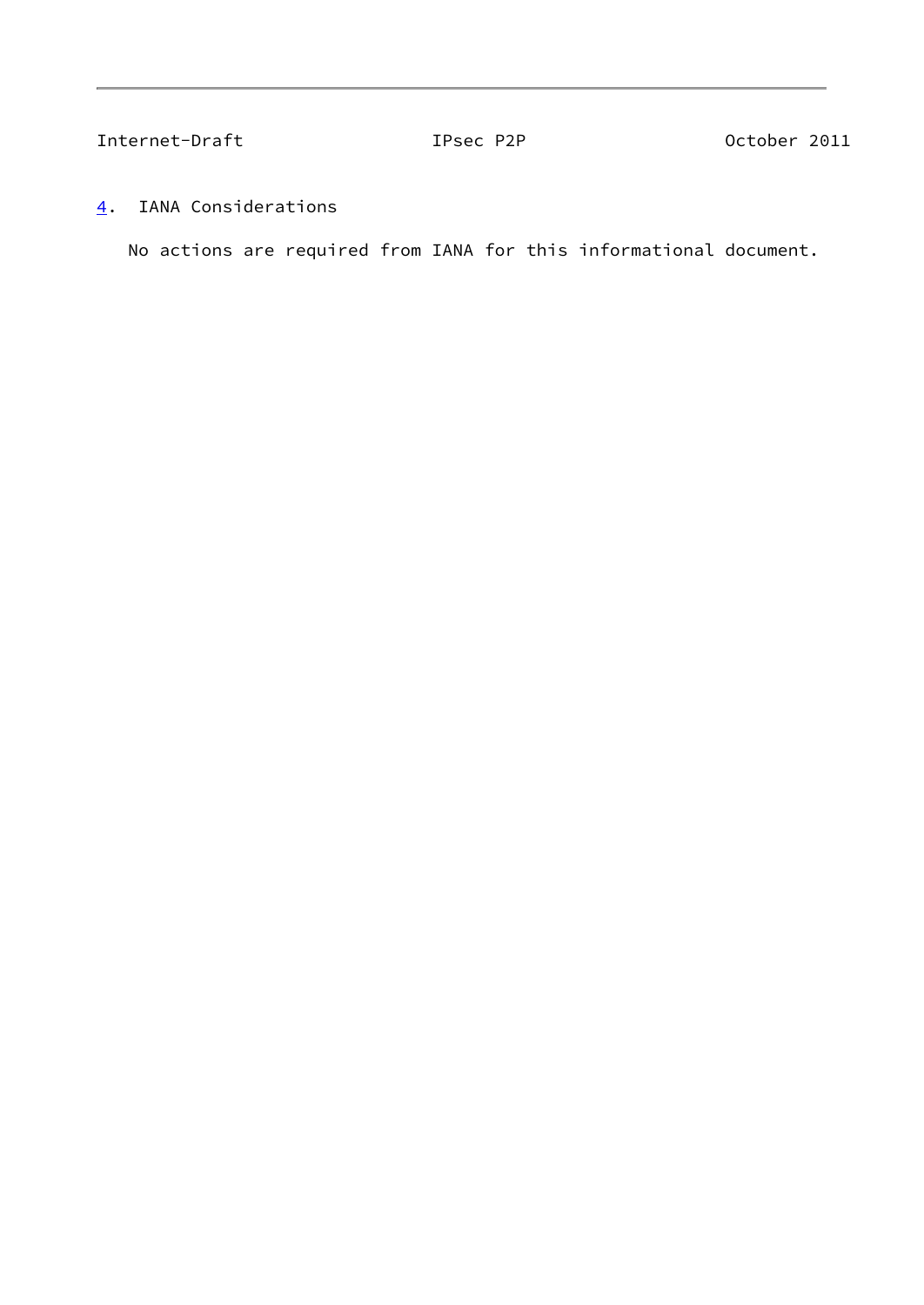<span id="page-10-1"></span>Internet-Draft IPsec P2P October 2011

## <span id="page-10-0"></span>[5](#page-10-0). Acknowledgements

 The authors would like to thank Geoffrey Huang, Suresh Melam, Andreas Stephen, and Brian Weis for their discussion and comments on early versions of this draft. We would also like to thank Stephen Hanna for gathering the group that has produced this draft.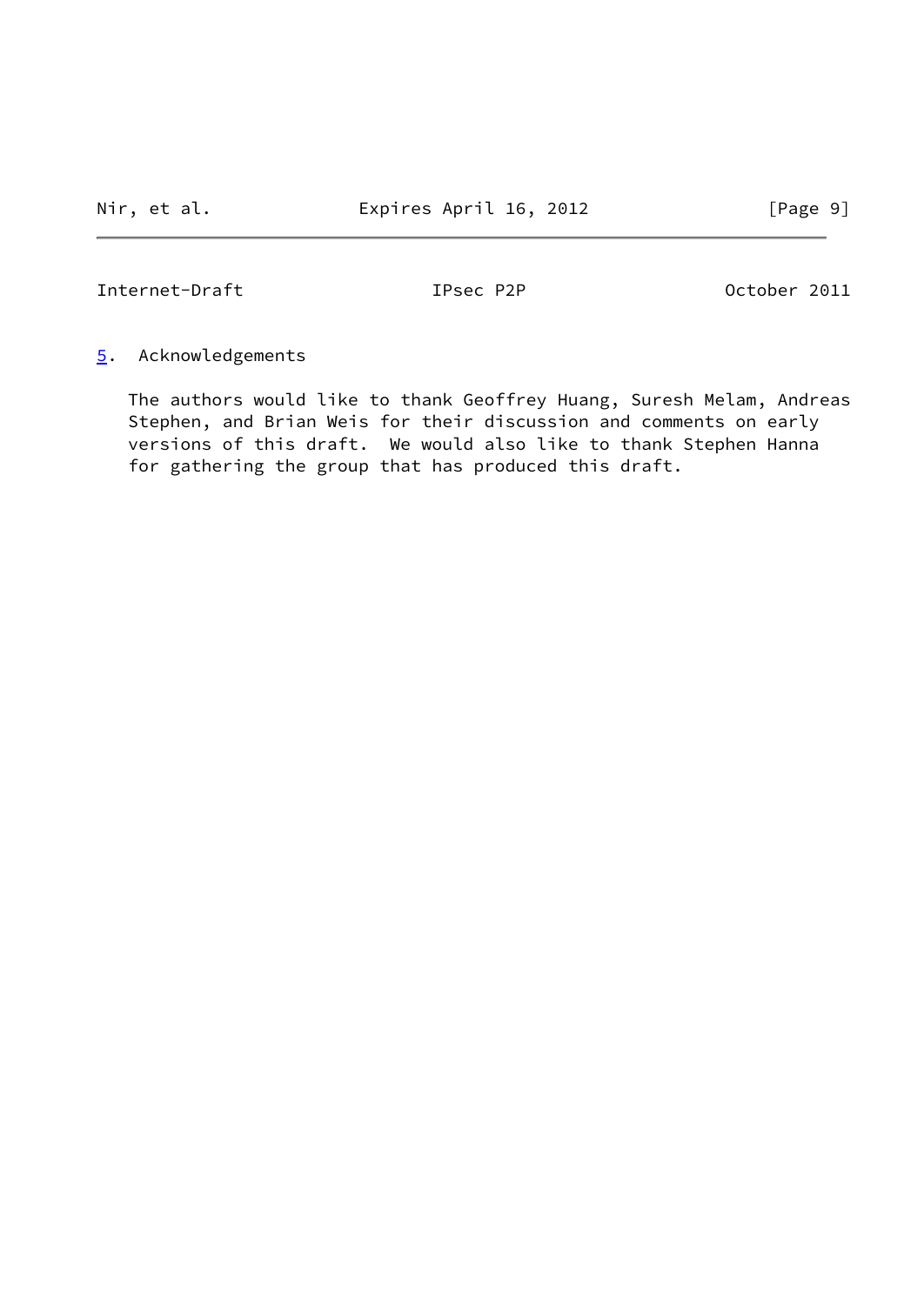| Nir |  | et al. |
|-----|--|--------|
|     |  |        |
|     |  |        |

Expires April 16, 2012 [Page 10]

<span id="page-11-1"></span>Internet-Draft **IPsec P2P** October 2011

<span id="page-11-0"></span>[6](#page-11-0). Normative References

- [RFC2119] Bradner, S., "Key words for use in RFCs to Indicate Requirement Levels", [BCP 14](https://datatracker.ietf.org/doc/pdf/bcp14), [RFC 2119](https://datatracker.ietf.org/doc/pdf/rfc2119), March 1997.
- [RFC4301] Kent, S. and K. Seo, "Security Architecture for the Internet Protocol", [RFC 4301,](https://datatracker.ietf.org/doc/pdf/rfc4301) December 2005.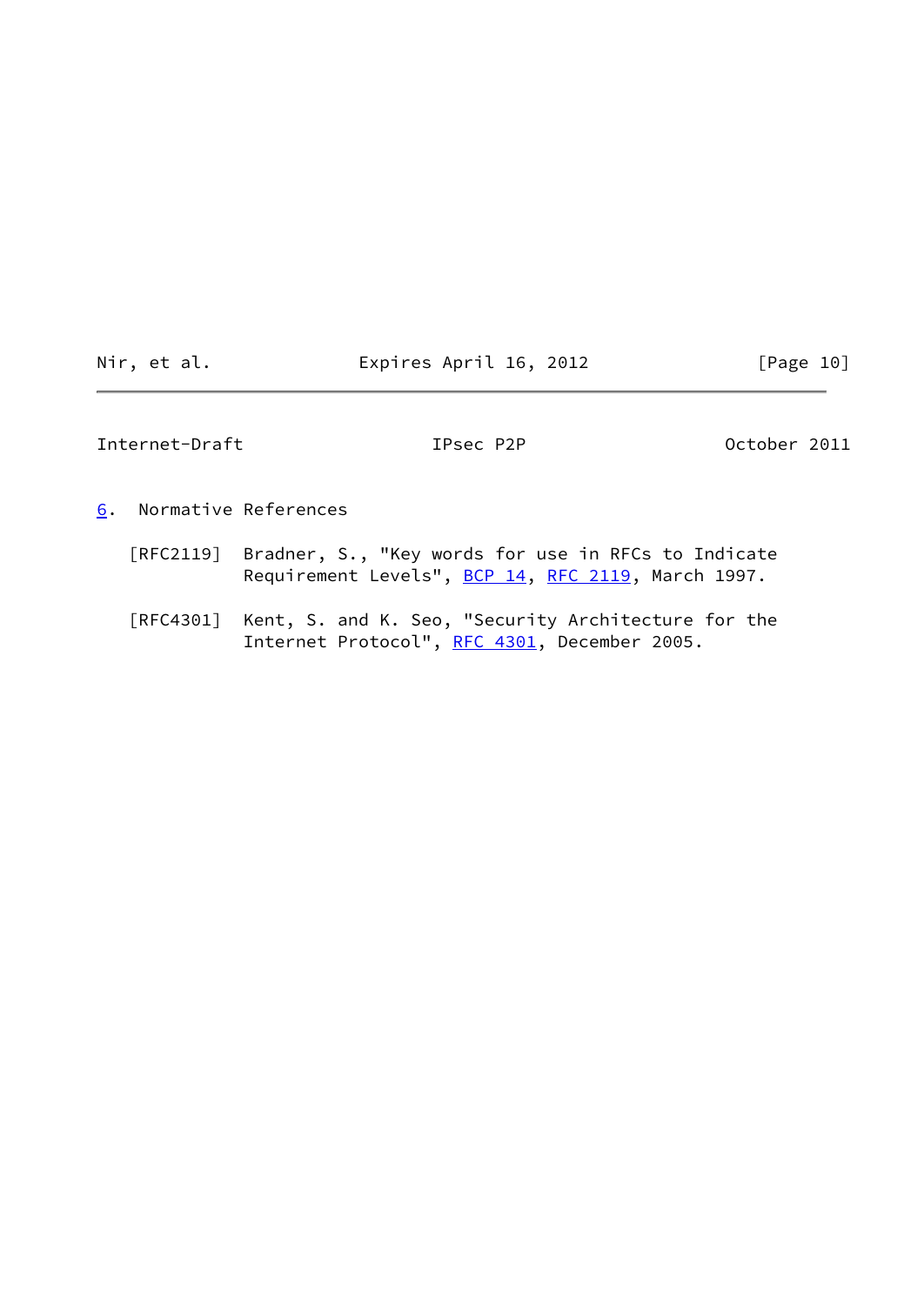# Nir, et al. **Expires April 16, 2012** [Page 11]

<span id="page-12-0"></span>Internet-Draft TPsec P2P Detober 2011

Authors' Addresses

 Yoav Nir Check Point Software Technologies Ltd. 5 Hasolelim st. Tel Aviv 67897 Israel

Email: ynir@checkpoint.com

 John Veizades Juniper Networks, Inc. 1194 N. Mathilda ave. Sunnyvale, CA 94089 USA

Email: jveizades at juniper dot net

 Chris Ulliott CESG Hubble Road Cheltenham GL51 0EX UK